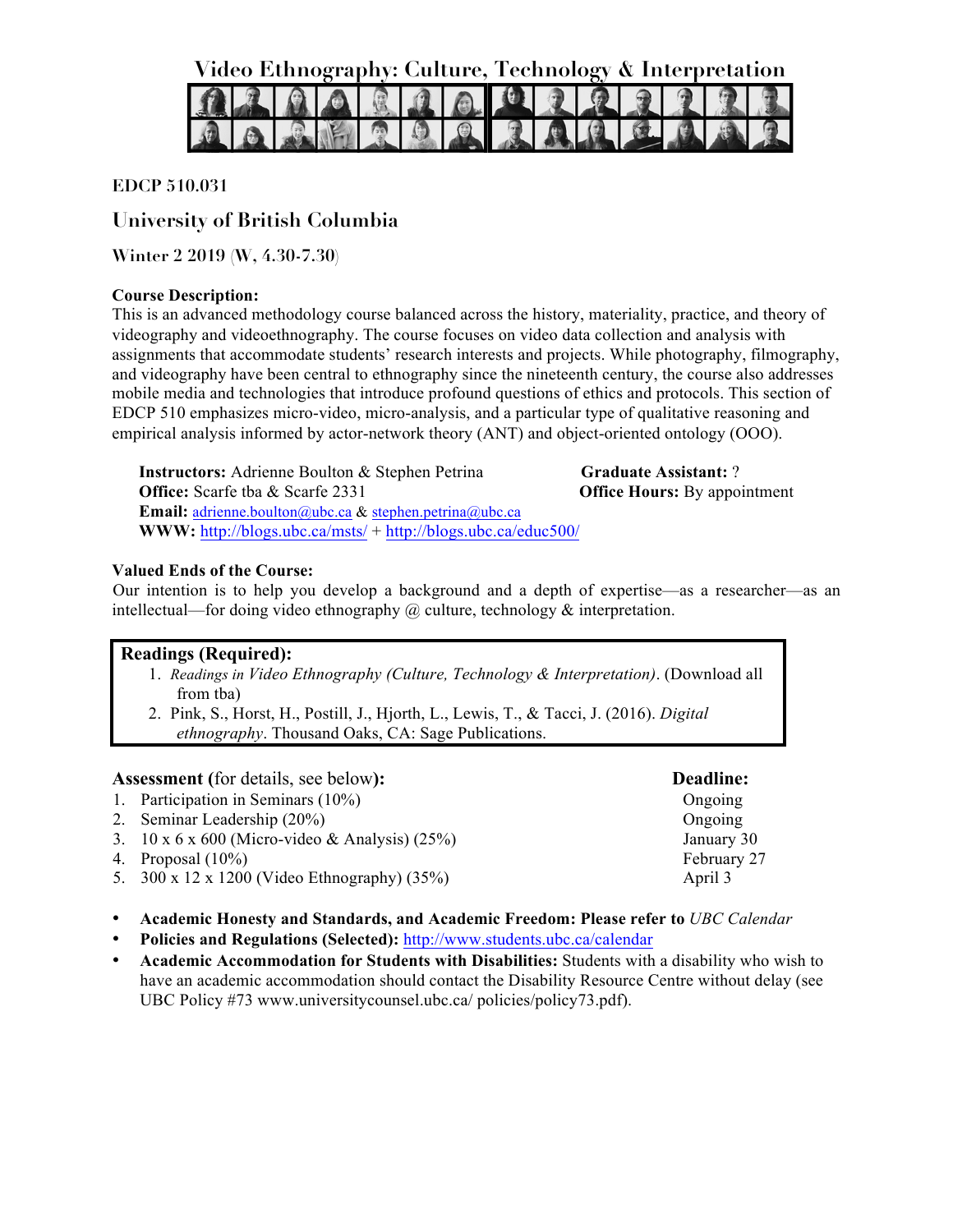# **EDCP Grading Guidelines July 2008**

# **A level - Good to Excellent Work**

- A+ (90-100%) A very high level of quality throughout every aspect of the work. It shows the individual (or group) has gone well beyond what has been provided and has extended the usual ways of thinking and/or performing. Outstanding comprehension of subject matter and use of existing literature and research. Consistently integrates critical and creative perspectives in relation to the subject material. The work shows a very high degree of engagement with the topic.
- A (85-89%) Generally a high quality throughout the work. No problems of any significance, and evidence of attention given to each and every detail. Very good comprehension of subject and use of existing literature and research. For the most part, integrates critical and creative perspectives in relation to the subject material. Shows a high degree of engagement with the topic.
- A- (80-84%) Generally a good quality throughout the work. A few problems of minor significance. Good comprehension of subject matter and use of existing literature and research. Work demonstrates an ability to integrate critical and creative perspectives on most occasions. The work demonstrates a reasonable degree of engagement with the topic.

# **B level - Adequate Work**

- B+ (76-79%) Some aspects of good quality to the work. Some problems of minor significance. There are examples of integrating critical and creative perspectives in relation to the subject material. A degree of engagement with the topic.
- B (72-75%) Adequate quality. A number of problems of some significance. Difficulty evident in the comprehension of the subject material and use of existing literature and research. Only a few examples of integrating critical and creative perspectives in relation to the subject material. Some engagement with the topic.
- B- (68-71%) Barely adequate work at the graduate level.

## **NOTE: For UBC's Faculty of Graduate Studies (FOGS), a final mark below 68% for Doctoral students and below 60% for Masters students is the equivalent of a Failing mark.**

# **C & D level - Seriously Flawed Work**

C *(55-67%)* Serious flaws in understanding of the subject *material.* Minimal integration of critical and creative perspectives in relation to the subject material. Inadequate engagement with the topic. Inadequate work at the graduate level.

**D level** D  $(50-54\%)$ **F level - Failing Work**  $F(0-49%)$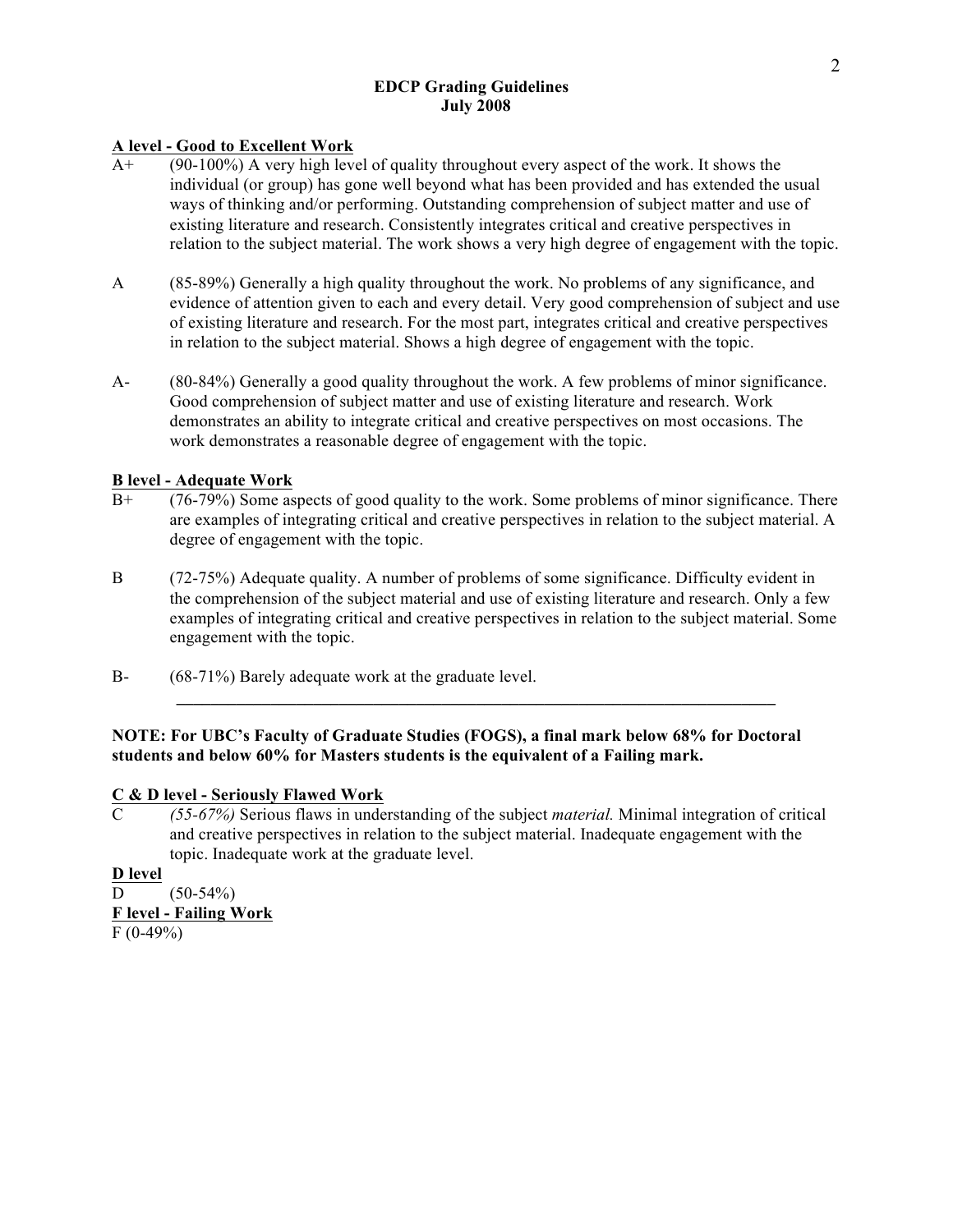# **EDCP 510 Course Schedule & Readings**

The schedule primarily consists of a series of seminars  $\&$  student projects.

| Date        | <b>Forum</b> | <b>Assignment</b>    | <b>Readings &amp; Topics</b>                              |  |
|-------------|--------------|----------------------|-----------------------------------------------------------|--|
| Week 1      | Seminar      | Readings &           | Video Ethnography, Culture, Technology & Interpretation + |  |
| January 2   |              | Assignments          | <b>Research Ethics</b>                                    |  |
|             |              |                      | Image, Text, Sound, Object                                |  |
| Week 2      |              |                      |                                                           |  |
|             | Seminar      | Readings &           | Micro-Video & Micro-Analysis                              |  |
| January 9   |              | Assignments          |                                                           |  |
| Week 3      | Seminar      | Readings &           | <b>Doing Video Ethnography</b>                            |  |
| January 16  |              | Assignments          |                                                           |  |
|             |              |                      |                                                           |  |
| Week 4      |              | Readings &           | Micro-Video & Micro-Analysis II                           |  |
| January 23  | Seminar      | Assignments          |                                                           |  |
|             |              |                      |                                                           |  |
| Week 5      | Student      | Readings &           | Student 10 x 6 x 600 Projects                             |  |
| January 30  | Project      | Assignments          |                                                           |  |
|             |              |                      |                                                           |  |
| Week 6      | Seminar      | Readings &           | <b>Culture: Thick &amp; Thin Description</b>              |  |
| February 6  |              | Assignments          |                                                           |  |
|             |              |                      |                                                           |  |
| Week 7      | Seminar      | Readings &           | <b>Ethnographic Film</b>                                  |  |
| February 13 |              | Assignments          |                                                           |  |
|             |              |                      |                                                           |  |
| Week 8      | Proposal /   | Readings &           | <b>Video Autoethnography Videography</b>                  |  |
| February 20 | Seminar      | Assignments          |                                                           |  |
|             |              |                      |                                                           |  |
| Week 9      | Seminar      | Readings &           | Videography                                               |  |
| February 27 |              | Assignments          |                                                           |  |
|             |              |                      |                                                           |  |
| Week 10     | Seminar      | Readings &           | <b>Interpretation: Latour, ANT, and Ethnography</b>       |  |
| March 6     |              | Assignments          |                                                           |  |
|             |              |                      |                                                           |  |
| Week 11     | Seminar      | Readings &           | First Nations, Culture, Race: Video, Ethics, Protocols    |  |
| March 13    |              | Assignments          |                                                           |  |
| Week 12     |              |                      |                                                           |  |
| March 20    |              | <b>Reading Break</b> |                                                           |  |
|             |              |                      |                                                           |  |
| Week 13     | Seminar      | Readings &           | <b>TBA</b>                                                |  |
| March 27    |              | Assignments          |                                                           |  |
|             |              |                      |                                                           |  |
| Week 14     | Student      | <b>Presentation</b>  | <b>Student Projects + Wrap up</b>                         |  |
| April 3     | Projects     |                      | Your 300 x 12 x 1200 work in progress                     |  |
|             |              |                      |                                                           |  |

## **Week 1**

**Topic 1: Ethnographic & Video Research Ethics**

## **Reference:**

Lecture Notes (Ethics) http://blogs.ubc.ca/educ500/files/2014/06/02-EDUC500-Lecture-Notes-Ethics.pdf AAA. (2009/2012). Code of ethics. http://s3.amazonaws.com/rdcms-

aaa/files/production/public/FileDownloads/pdfs/issues/policy-advocacy/upload/AAA-Ethics-Code-2009.pdf + http://ethics.americananthro.org/category/statement/

AERA. (2011). Code of ethics. *Educational Researcher, 40*(3). 145–156.

RTNDA. (2007). Code of ethics. https://www.rtdna.org/content/rtdna\_code\_of\_ethics + https://www.rtdna.org/content/guidelines\_for\_ethical\_video\_and\_audio\_editing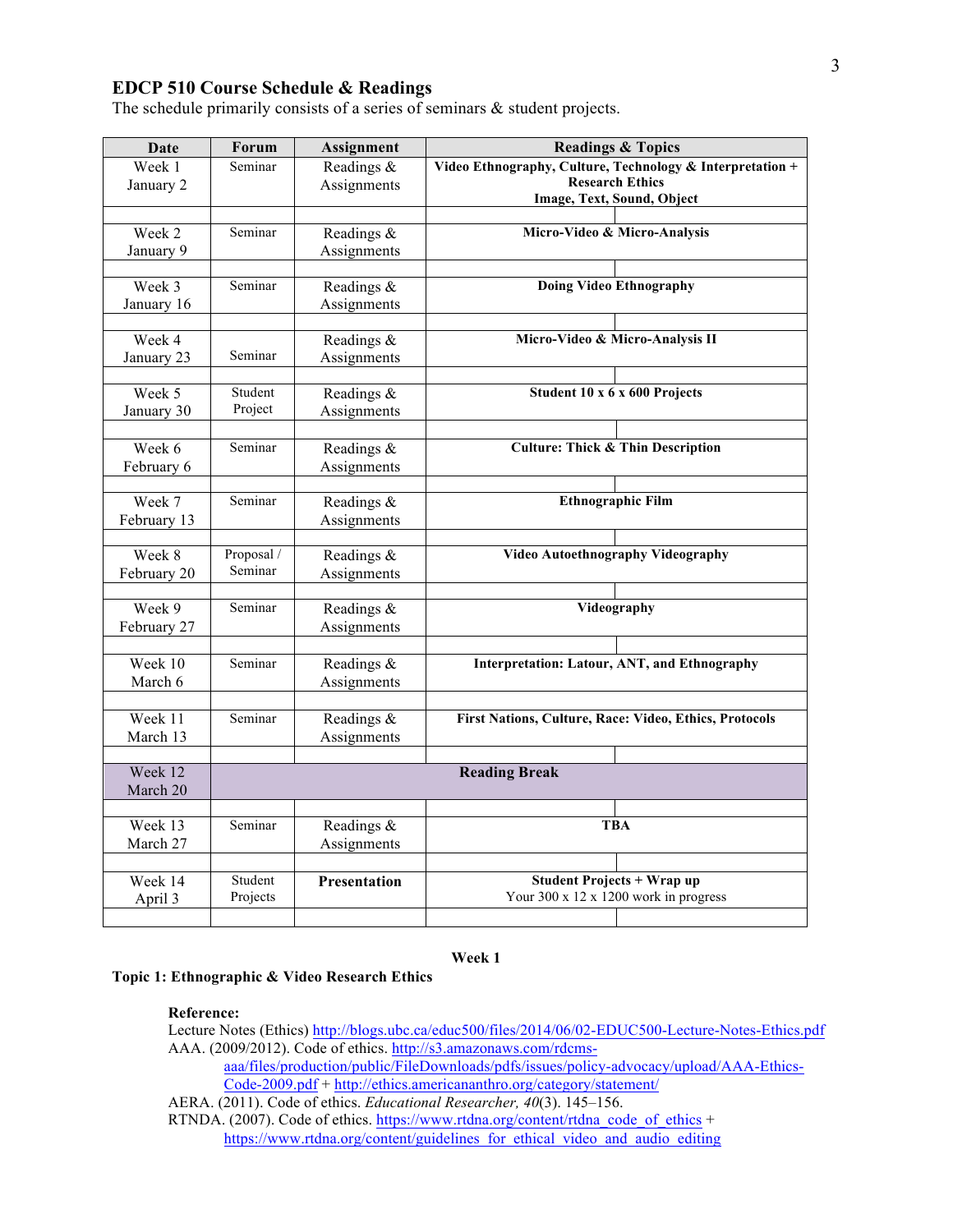- Graham, A., Powell, M., Taylor, N., Anderson, D., & Fitzgerald, R. (2013). *Ethical research involving children*. Florence, Italy: UNICEF Office of Research – Innocenti. Retrieved from: http://childethics.com/wp-content/uploads/2013/10/ERIC-compendium-approved-digital-web.pdf
- Lowman, J. & Palys, T. (2000). Ethics and institutional conflict of interest: The research confidentiality controversy at Simon Fraser University. *Sociological Practice: A Journal of Clinical and Applied Sociology 2*(4), 245-255.

#### **Week 2**

#### **Topic 2: Micro-Video & Micro-Analysis**

## **Readings:**

- Markham, A. N. (2018). Ethnography in the digital internet era: From fields to flows, descriptions to interventions. In N. Denzin & Y. Lincoln (Eds.), *Sage handbook of qualitative research* (5th ed.) (pp. 650-668). Thousand Oaks, CA: Sage.
- Nguyen, P. X., Rogez, G., Fowlkes, C., & Ramanan, D. (2016). The open world of micro-videos. *CoRR – Cornell Computing Research Repository*, abs/1603.09439.
- Redi, M., O'Hare, N., Schifanella, R., Trevisiol, M., & Jaimes, A. (2014). 6 seconds of sound and vision: Creativity in micro-videos. *IEEE Conference on Computer Vision and Pattern Recognition (CVPR).*

## **Secondary Reading:**

Rukszto, K. (2005). The other heritage minutes: Satirical reactions to Canadian nationalism*. Topia, 14*, 73- 91.

Mitchell, W. J. T. (1984). What is an image? *New Literary History, 15*(3), 503-537.

## **Week 3**

#### **Topic 3: Doing Video Ethnography**

#### **Readings:**

Pink, S., Horst, H., Postill, J., Hjorth, L., Lewis, T., & Tacci, J. (2016). Ethnography in a digital world. In *Digital ethnography* (pp. 1-16). Thousand Oaks, CA: Sage Publications.

- Pink, S. (2001/2014). Video in ethnographic representation. In *Doing visual ethnography: Images, media and representation in research* (3rd ed.) (pp. ?-?). Thousand Oaks, CA: Sage Publications.
- Goldman-Segall, R. (1993). Looking through layers. *Points of viewing children's thinking: A digital ethnographer's journey* (pp. 21-42). Mahwah, NJ: Erlbaum.

#### **Secondary Reading:**

- Pink, S. (2001/2014). The visual in ethnography. In *Doing visual ethnography: Images, media and representation in research* (3rd ed.) (pp. 17-29). Thousand Oaks, CA: Sage Publications.
- Pink, S. (2001/2014). Video in ethnographic research. In *Doing visual ethnography: Images, media and representation in research* (3rd ed.) (pp. ?-?). Thousand Oaks, CA: Sage Publications.
- Pink, S. (2009). Situating sensory ethnography. In *Doing sensory ethnography* (pp. 7-22). Thousand Oaks, CA: Sage.

### **Week 4**

## **Topic 4: Micro-Video & Micro-Analysis II**

#### **Readings:**

- Berry, M. (2017). Mobile filmmaking. In L. Hjorth, H. Horst, A. Galloway, & G. Bell (Eds.), *Routledge companion to digital ethnography* (pp. 308-317). New York, NY, Routledge.
- Bene, R. (2014). Opportunities and challenges of using video to examine high school students' metacognition. *Qualitative Report, 19*, 1-26.
- Moerman, M. (1987). Society in a grain of rice: An exercise in micro-ethnography. In *Talking culture: Ethnography and conversation analysis* (pp. 68-100). Philadelphia, PA: University of Pennsylvania Press.
- Knoblauch, M. & Tuma, R. (2011). Videography: An interpretative approach to video-recorded microsocial interaction. In E. Margolis & L. Pauwels (Eds.), *Handbook of visual research methods* (pp. 414-430). Thousand Oaks, CA: Sage.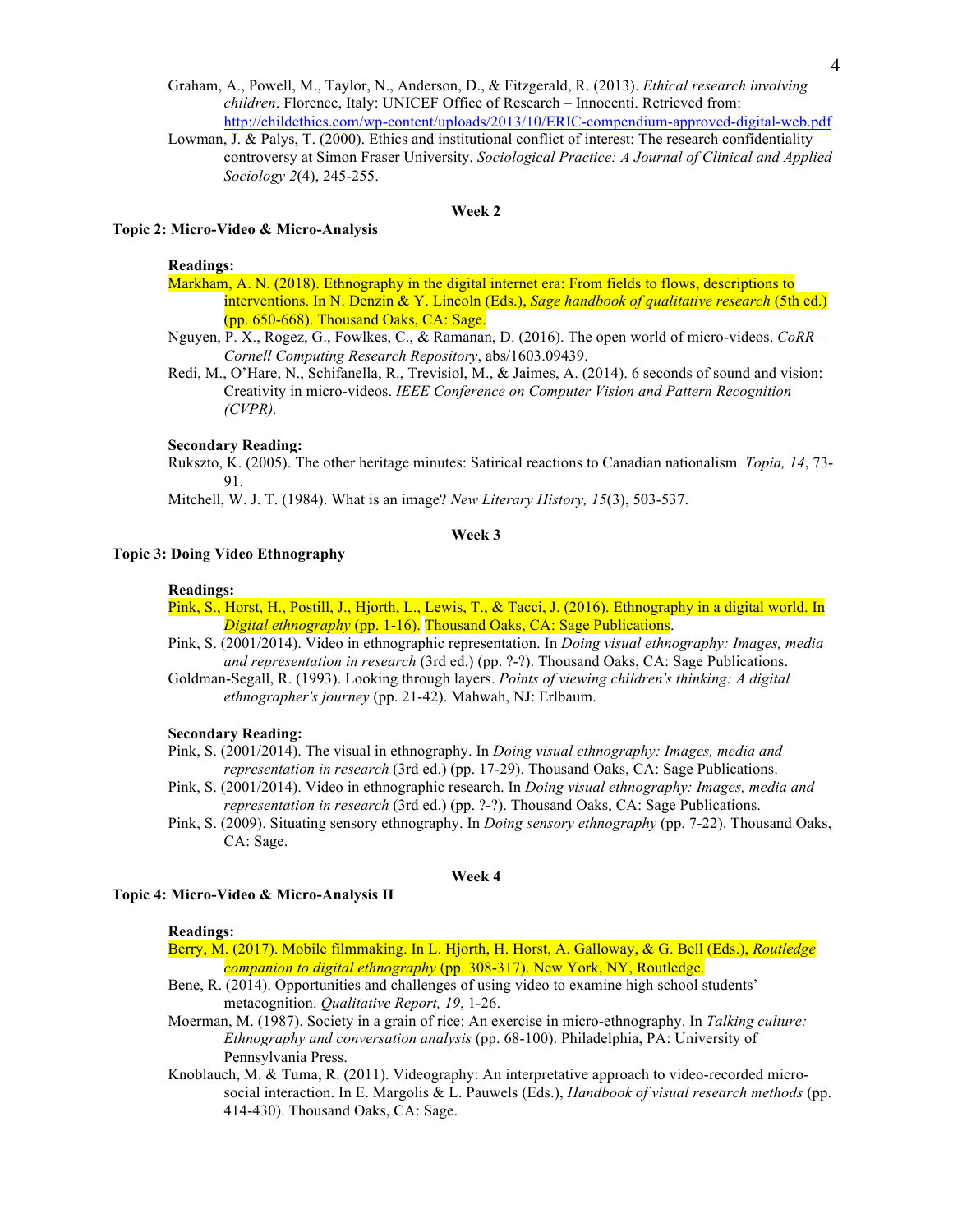## **Secondary Reading:**

Mueller, B. (2014). Participatory culture on YouTube: A case study of the multichannel network Machinima. *Media@LSE Electronic MSc Dissertations Series*.

## **Week 5**

## **Student 10 X 6 x 100 Projects**

#### **Week 6**

## **Topic 6: Culture: Thick & Thin Interpretation**

#### **Readings:**

Geertz, C. (1973). Thick description: Toward an interpretive theory of culture. In *The interpretation of cultures* (pp. 3-32). New York, NY: Basic Books.

Love, H. (2015). Close reading and thin description. *Public Culture, 25*(3), 401-434.

Wolf, M. (1992). Writing ethnography. In *A thrice-told tale*: *Feminism, postmodernism, and ethnographic responsibility* (pp. 127-142). Stanford, CA: Stanford University Press.

## **Reference:**

- Said, E. W. (1989). Representing the colonized: Anthropology's interlocutors. *Critical Inquiry, 15*(2), 205- 225.
- Yon, D. A. (2003). Highlights and overview of the history of educational ethnography. *Annual Review of Anthropology, 32*, 411-429.
- Anderson-Levitt, K. M. (2012). Complicating the concept of culture. *Comparative Education, 48*(4), 441– 454.

#### **Week 7**

#### **Topic 7: Ethnographic Film**

#### **Readings:**

Suhr, C. & Willerslev, (2012). Can film show the invisible? The work of montage in ethnographic filmmaking. *Current Anthropology*, *53*(3), 282-301.

MacLure, M., Holmes, R., MacRae, C., & Jones, L. (2010). Animating classroom ethnography: Overcoming video-fear. *International Journal of Qualitative Studies in Education, 23*(5), 543-556.

Pink, S., Leder Mackley, K., & Moroşanu, R. (2015). Researching in atmospheres: video and the 'feel' of the mundane. *Visual Communication*, *14*(3), 351-369.

#### **Film Ethnography:**

Paradzhanov, S., Chiaureli, S., Aleksanian, M., Minasyan, H., Galstian, V., Gegečkori, G., . . . (Directors). (1969/2018). *Nṛan guyne* [*The color of pomegranates*] [Video/DVD] New York, NY: The Criterion Collection.

#### **Week 8**

### **Topic 8: Video Autoethnography**

#### **Readings:**

Müller, S. M. (2016). Becoming the phenomenon? An alternative approach to reflexivity in ethnography. *Qualitative Inquiry*, *22*(9), 705–717.

Pidduck, J. (2009). Queer kinship and ambivalence: Video autoethnographies by Jean Carlo Musto and Richard Fung. *GLQ: A Journal of Lesbian and Gay Studies, 15*(3), 441-468

## **Autoethnographic Video:**

Haworth, G. and Shapeshifter Films (Directors). (2007). *She's a boy I knew* [Video/DVD]. Vancouver, BC: Moving Images.

#### **Week 9**

#### **Topic 9: Videography**

**Readings:**

Minh-Ha, T. T. (1990). Documentary is/not a name. *October, 52*, 76-98.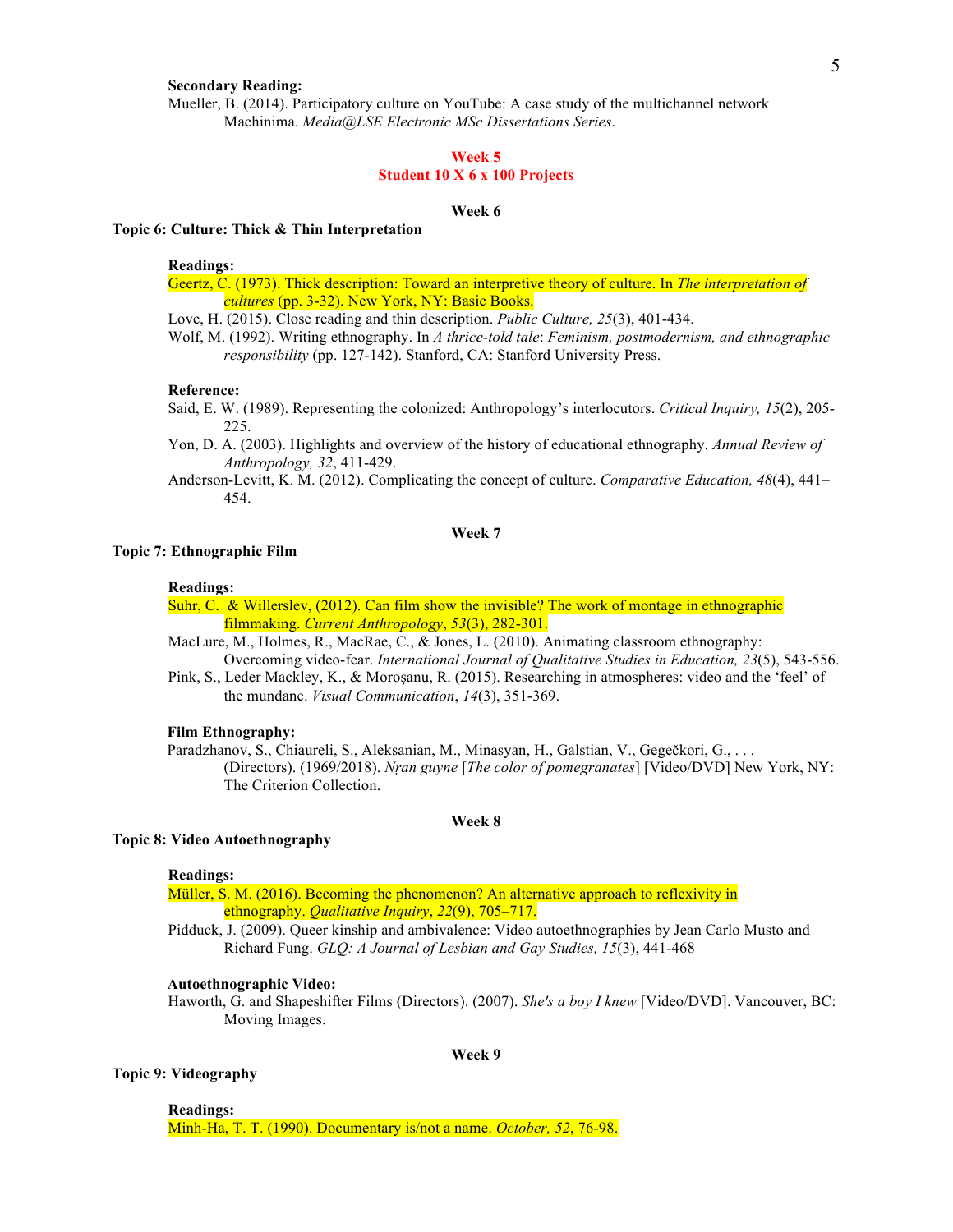Beech, H. & Siqi, Y. (2017). How China is remaking the global film industry. *Time*, http://time.com/4649913/china-remaking-global-film-industry/

#### **Reference:**

- Anwer, M. (2014). Cinematic clearances: Spaces of poverty in Hindi cinema's big budget productions. *Global South, 8*(1), 91-111.
- Musburger, R. B. & Kindem, G. (2009). *Introduction to media production: The path to digital media production* (Chapter 2). Boston: Elsevier.

Academy of Motion Picture Arts and Sciences. (2008). *Teachers guide series*. http://www.oscars.org/education-outreach/teachersguide/index.html

TBA

## **Week 10**

## **Topic 10: Culture: Latour, ANT, and Ethnography**

## **Readings:**

Latour, B. (2014). On selves, forms, and forces. *Hau: Journal of Ethnographic Theory 4*(2), 1-6. Latour, B. (2005). Plasma: The missing masses. In *Reassembling the social: An introduction to actornetwork theory* (pp. 241-246). Oxford, UK: Oxford University Press.

- Latour, B. & Katti, C. S. G. (2006). Mediating political "things," and the forked tongue of modern culture: A conversation with Bruno Latour. *Art Journal, 65*(1), 94-115.
- Latour, B. (1993). Ethnography of a high-tech case. In P. Lemonnier (Ed.), *Technological choices: Transformations in material culture since the Neolithic* (pp. 372-398). London, UK: Kegen-Paul.

#### **Secondary Readings**

- Johnson, J. (1988). Mixing humans and nonhumans together: The sociology of a door-closer. *Social Problems, 35*(3), 298-310.
- Fischer, M. M. J. (2014). The lightness of existence and the origami of "French" anthropology. *Hau: Journal of Ethnographic Theory 4*(1), 331–355.

## **Week 11**

### **Topic 11: First Nations, Culture, Race: Video, Ethics, Protocols**

## **Readings:**

LaFlamme, M. (2014). Unsettling the West: First Nations films in British Columbia. In Levitin, J., Plessis, J., & Raoul,V. (Eds.), *Women filmmakers: Refocusing* (pp. 403-418). Vancouver, BC: University of British Columbia Press.

Downie, G. & Lemire, J. (2016). *Secret path* [Story of Chanie "Charlie" Wenjack]. http://secretpath.ca

#### **Reference:**

Telefilm Canada. (2013). *Indigenous feature film production in Canada: A national and international perspective*. Ontario, ON: Author.

Krings, M. & Okome, O. (2013). *Global Nollywood: The transnational dimensions of an African video film industry*. Bloomington, IN: Indiana University Press.

### **Video Ethnography:**

https://www-newday-com.ezproxy.library.ubc.ca/streaming/index.php?film=TRA-01&license=7ad4c95d22193c28833901f0d9d43742

## **Week 12 Reading Break**

**Week 13**

**Topic 13: TBA**

**Readings:** TBA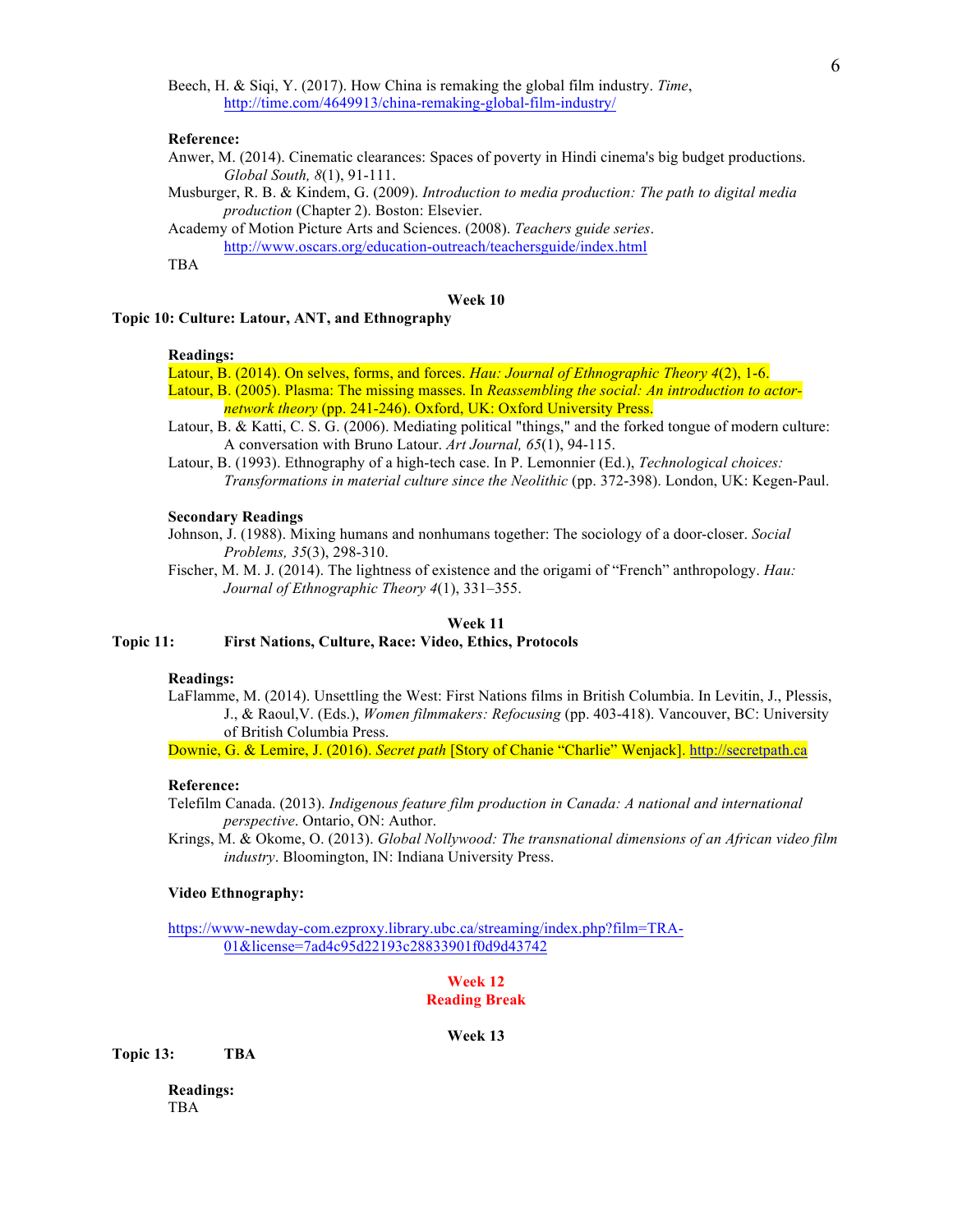## **Week 14 Student 300 X 12 x 1200 Projects + Course Wrap up**

# **Participation**

We refer to scholarly levels of participation as **academic conversation, academic dialogue,** or often **performance**, which entail a variety of things including articulation and presentation. Throughout, the challenge is to develop a facility for both **description** and **depiction**. Description *and* depiction are key practices across *all* the disciplines and interdisciplines. **Commentary** *and* **criticism** seem to presuppose a **close reading** of a text or work, immersion, *and* a transgressive reading, subversion, although this is neither always possible nor the case. If commentary presupposes **solemn reverence** for a discipline, text or work, then criticism presupposes **gentle mocking** or **subversive irreverence** for that same discipline, text and work. Indeed, interdisciplinarity (cross, meta, multi, trans, etc.) demands and presupposes immersion *and* subversion. All of this necessitates a certain **vulnerability**. Avoid **defensive readings**; read for **understanding**.

Participation is variant whereas modes have proliferated. Participation is interdependent with **preparation** for each class, which involves *reading* (highlighting, pagination margin notes, comments & questions, etc.), *writing* (note-taking, outlining, questioning, defining, mapping, framing, summarizing, journaling, blogging, tweeting podcasting, exposition, etc.), *organizing* (documenting, labeling, ordering, archiving, filing, sequencing events, chronicling, etc.), *reflecting* (rethinking, reincorporating, remapping, analyzing, synthesizing, etc.), and *speaking* (discussing, corresponding with peers, social media, etc.). While a variety of apps and media are readily available for organizing notes, consider *Evernote* for starters.

# **Assignments**

- 1. **Seminar Leadership (20%)** (Groups of 2-3, 1.5 hrs) Choose one week on the schedule and coordinate the discussion. It will be your responsibility to clearly re/present the readings, and to move the discussions through the text. For the discussion that you lead, please prepare to:
	- Outline the key reading for the week.
	- Distribute key texts that inform or contextualize the reading.
	- Define key concepts or methodological and theoretical concepts that are challenging.
	- Provide handouts, focus, or discussion questions and presentation media for clarifying the reading.
	- Moderate and bring closure to the reading.
- **2. 10 x 6 x 600 (25%)—** This is a micro-video and micro-analysis of micro-social or micro-cultural data. Produce or extract a 10 second video and provide a micro-analysis or interpretation with 6 images and 600 words. The micro-video can be drawn from a  $3<sup>rd</sup>$  party public site (e.g., Vine), a clip from a larger research project with Ethics approval, or shot within the parameters of EDCP 510 (i.e., with peers from the class). \* See elaboration below
- **3. Proposal (for 300 x 12 x 1200 Video Ethnography) (10%)—** Develop a brief proposal for a specific research issue or problem. State the research problem, briefly set it in a theoretical context or framework (i.e., "what are the key theoretical terms?") and discuss how you will address the research problem through a short video ethnography (See outline). \*Ideally this will build on the  $10 \times 6 \times 600$ project.